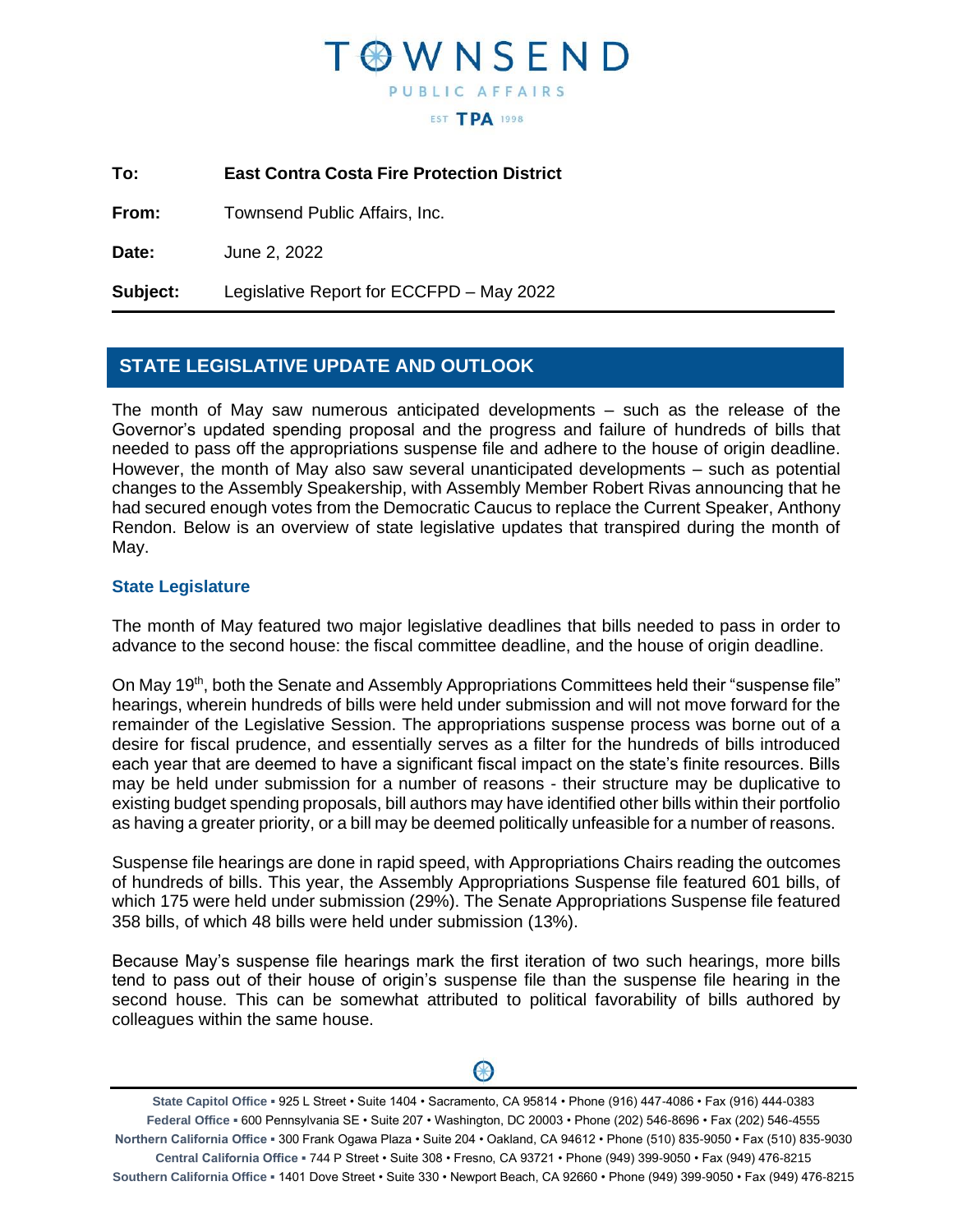Following the outcomes of the suspense file hearings, the last week of May featured another major legislative hurdle for bills – the house of origin deadline. The House of Origin deadline marks the last day for any bill introduced in the Senate or Assembly to pass off the floor and into the second house for consideration. Typically, most bills that advance out of the Appropriations Committees and to the Floor receive favorable consideration and this was the case again this year with only a handful of bills failing to pass out of their House of Origin.

With the passing of the House of Origin deadline, the Legislature will have a dual focus for the upcoming month, as they look to finalize the state budget, as well as advance policy bills through the Second House policy committee deadline. The Legislature needs to approve a state budget bill by June 15<sup>th</sup>, while moving bills through policy committees in advance of the July 1<sup>st</sup> committee deadline.

## **State Budget**

On May 13<sup>th</sup>, Governor Newsom released the May Revision of his budget proposal for the 2022-2023 fiscal year. The "May Revise" edition of the budget framework reflects revised revenue and expenditure estimates for both the current and budget years and allows the Administration and the Legislature to reconcile and reconfigure spending plans appropriately.

In total, the updated spending plan includes **\$300.7 billion in total spending**, reflecting a 5% increase from January's total spending plan of \$286 billion. In the spirit of fiscal prudence, Governor Newsom iterated that 99% of new programs included in the May Revise would utilize one-time spending formulas because ongoing programs can be difficult to fund in the long-term.

In what was perhaps the most astonishing revelation from today's May Revise presentation, the Governor announced that the state had a **\$97 billion-dollar projected surplus –** up over \$50 billion dollars from January's projected surplus of \$45.7 billion. To put this into perspective, it was just 20 years ago that the state's entire budget hit \$100 billion for the first time. Now, the surplus is almost that much, in an over \$300 billion spending plan. **Of the \$97 billion surplus, \$49.2 billion is marked for discretionary use.** 

Regarding the state's reserve accounts, today the Governor announced the May revise projects a total of \$37.1 in total reserves, broken down into the following accounts:

- \$23.3 Billion in the Rainy-Day Fund,
- \$9.5 billion in the School Stabilization Reserve.
- \$3.4 billion in the Operating Reserve; and
- \$900 million in the Safety Net Reserve.

While January's proposed budget framework focused on addressing what Governor Newsom referred to as "California's five existential threats" which included addressing the COVID-19 crisis and investments in climate resiliency, the rising cost of living, homelessness, and public safety, the May Revise doubled down on the issues of the rising cost of living, infrastructure investments, and climate resiliency.

As global inflation and war in Europe drive up costs across the country, the Governor is proposing an \$18.1 billion inflation relief package to get money back into the pockets of Californians and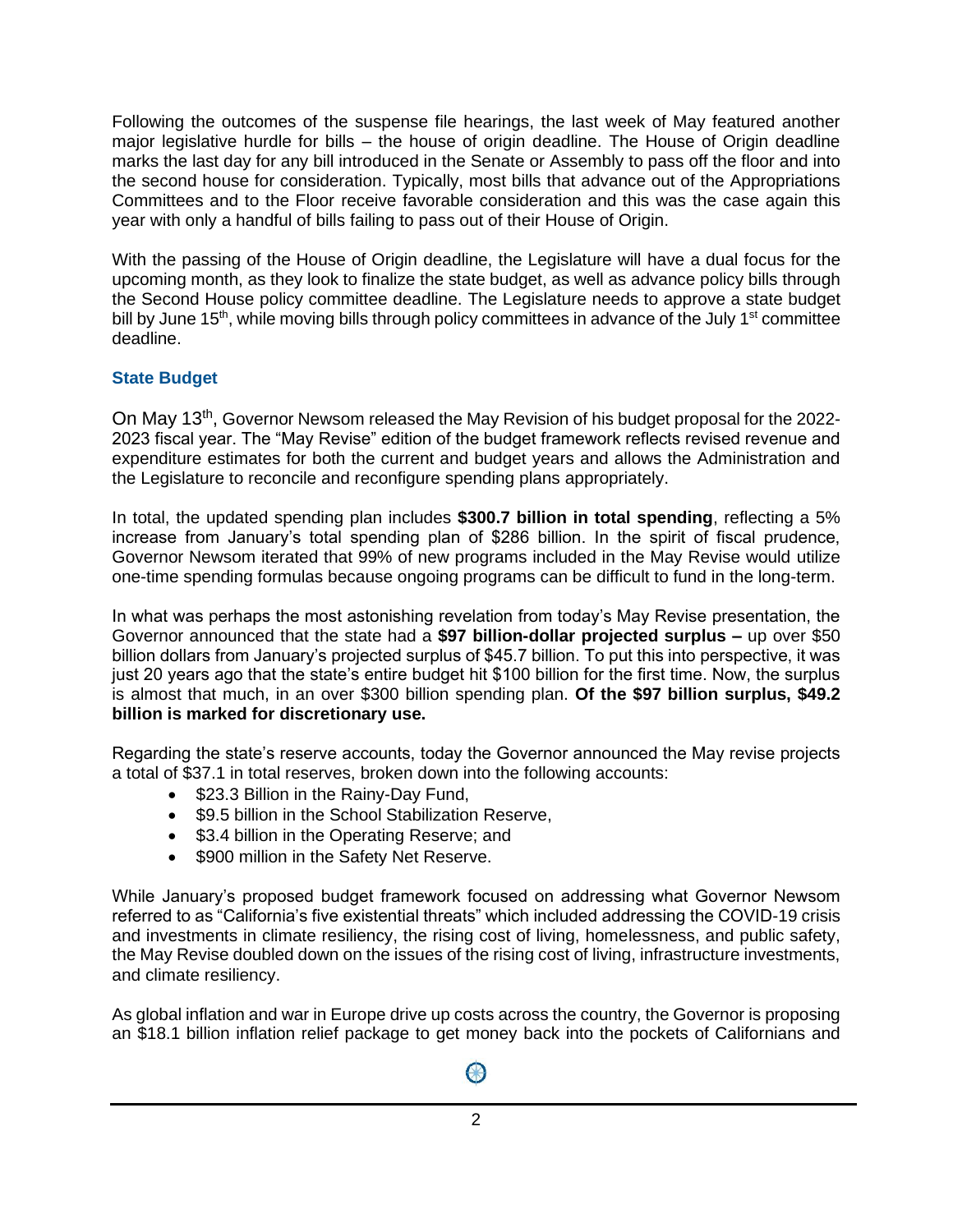bring down costs for families. The package includes an additional \$2.7 billion in rental relief and utility bill assistance, \$400 rebates to offset the rising cost of gas, stipends to nursing and hospital staff, family fee waivers for childcare, and more.

In addition to the inflation relief package, another top spending adjustment was made to the Climate resiliency package, which the Governor now touts as comprising \$47.1 billion in total spending. The May Revise built upon recent investments and proposed increasing funding for drought mitigation, wildfire and forest protection, and energy storage and capacity.

Below is a high-level overview of proposed expenditures, organized by issue area:

### **Climate Resiliency (Wildfire and Forest Protection: \$233 million in new proposed spending)**

- \$1.5 billion: 2021-22
- $\bullet$  \$1.2 billion + \$648 million: January
- \$233 million: May
- \$233 million in additional May Revise funds for the following projects:
	- $\circ$  \$104 million: Fire crews CA Conservation Corps and Military
	- o \$83 million: 2022 Fire Season Augmentation
	- o \$37 million: Mission Operations Support
	- o \$9 million: Air Attack Staffing

## **Climate Resiliency (Drought: \$1.3 billion in new proposed spending):**

- Total \$7.2 billion
	- o \$5.2 billion: 2021-22
	- o \$750 million: January
	- o \$1.3 billion: May
- \$1.3 billion in additional May Revise funds for the following projects:
	- o \$533 million: Drought Relief projects, food assistance for farmworkers
	- o \$530 million: Water recycling, groundwater cleanup, clean water projects
	- $\circ$  \$280 million: habitat/nature-based solutions to address drought impacts on fish and wildlife, habitat, and water resilience projects
	- o \$187 million: agricultural and water conservation practices

## **Climate Resiliency (Energy: \$8 billion included in new spending in the May Revise)**

- \$5.2 billion: Strategic Electricity Reliability Reserve
- \$1.2 billion: Energy bill supports (utility arrearages)
- \$970 Million: Accelerate renewable energy development residential solar and storage systems
- \$225 million: New Electricity transmission, including from Salton Sea

## **Inflation Relief Package (\$18.1 billion total new investments)**

- \$11.5 billion: Tax Refunds
- \$2.7 billion: Emergency Rental Assistance (Bringing total amount of dispersed rental assistance to \$8.1 billion)
- \$1.4 Billion: Helping people pay utility bills
	- $\circ$  \$1.2 billion for electricity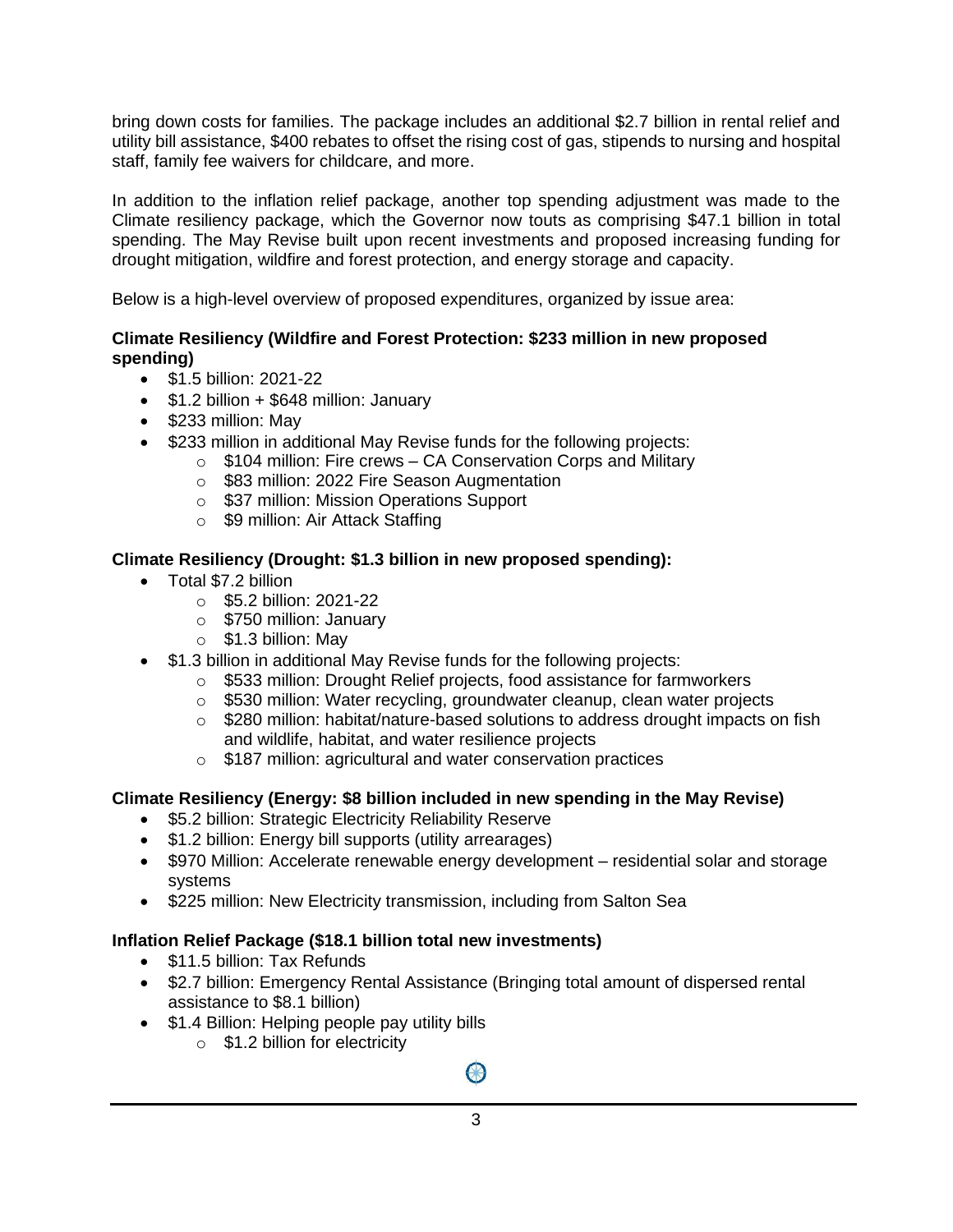- o \$200 million for water
- \$933 million: Health care worker retention steipends
	- $\circ$  \$1,500 payments to hospital and nursing home staff
- \$750 million: Free Public Transit for three months
- \$439 million: 12 month pause on diesel tax
- \$304 million: Middle class health care subsidies
- \$157 million: Fee waivers for childcare (savings up to \$595 per month)

### **Housing and Homelessness**

- \$500 million: Adaptive re-use projects: Converting malls and office buildings into housing
- \$500 million in Encampment Clean Up Grants
- \$500 million: Crisis Response/Interim Housing (i.e., Tiny Homes)
- \$125 million: Additional Homekey funds
- \$3 million: Transitional housing to youth discharged from CDCR's Division of Juvenile Justice by the Board of Juvenile Hearings in 2022-23
- HHAP funding: No additional funds, however, pursuant to 2021 budget allocations, \$1 billion is currently available for 2022-23. The Governor wishes to see tangible "accountability data" revealing effective use of funds to extend HHAP allocations in future budget cycles.

## **Public Safety**

Building off January Investments, the May Revise includes an additional \$193 million in Spending for the following programs:

- Fentanyl task force at DOJ
- Combatting cartel fentanyl trafficking
- Victim's services
- Officer wellness
- Child sex trafficking/exploitation
- Missing and murdered indigenous persons
- Nonprofit security grants

## **Transportation:**

- \$500 million: Active Transportation Program
- \$750 million: incentive grants to transit and rail agencies to provide free transit for Californians for three months
- \$50 million (annually): To Caltrans to administer and implement the state and local transportation funding provided by the IIJA
- \$144 million: Add 626 positions to Caltrans to provide engineering and design support associated with the increased project workload

## **Jobs/Economy**

- \$2.1 billion: Grow and Relocate to California
	- o \$1.05 billion: Clean Energy Grants (over a 4-year period)
	- $\circ$  \$1.02 Billion: Cal Compensates tax credits and grants (over 5-year period)
	- o \$45 million: sales tax exemptions (over 3 years)
- \$500 million in small business grants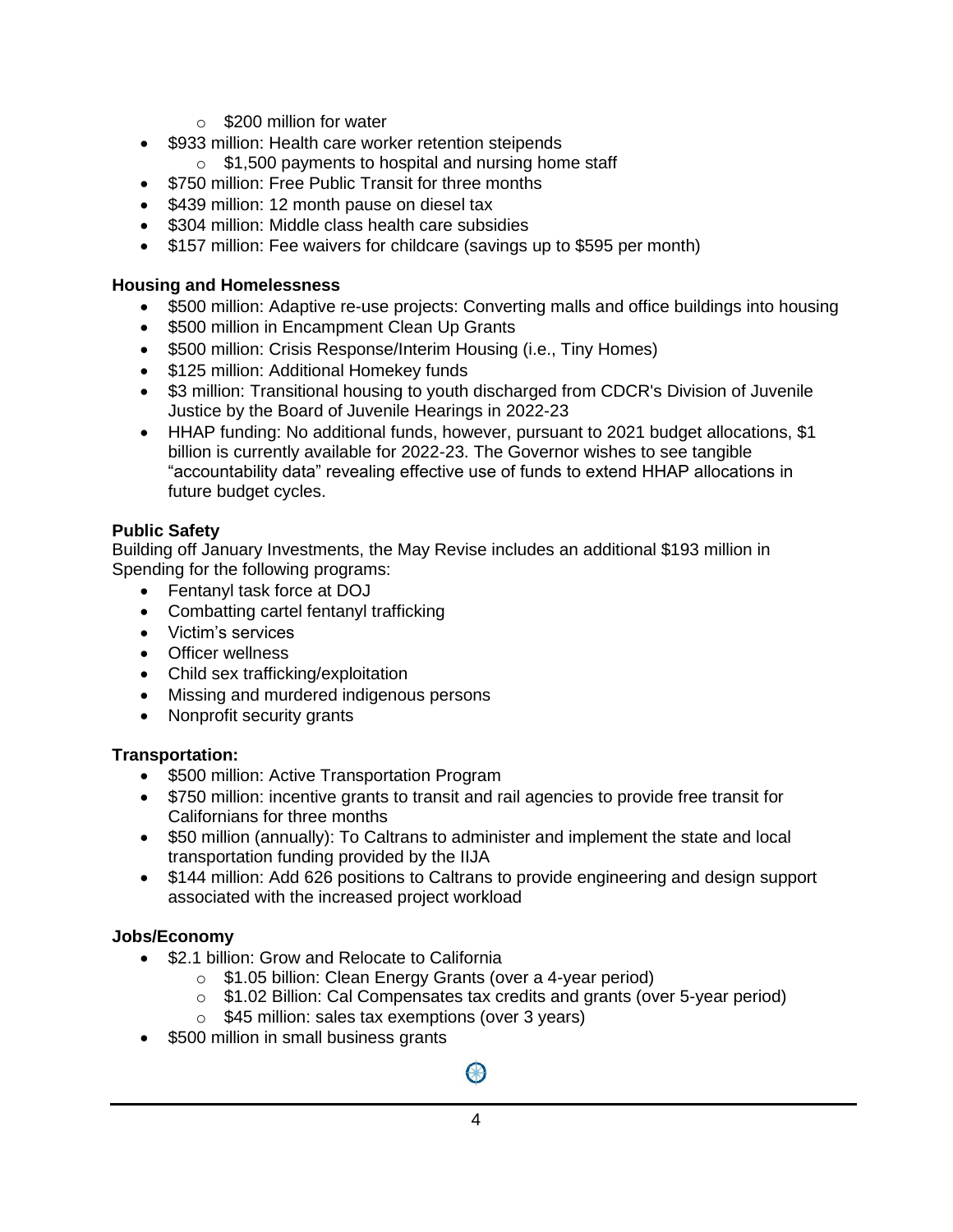- \$450 in conformity expansion
- \$439 million: Diesel sales tax pause
- \$75 million: supporting agricultural businesses impacted by drought conditions

#### **Assembly Member Robert Rivas Poised to Become Next Speaker**

On May 27<sup>th</sup>, Assembly Member Robert Rivas (D-Salinas) announced he secured enough votes from members of the Democratic Caucus to become the next Speaker of the California State Assembly. Assembly Member Rivas represents the 30<sup>th</sup> Assembly District, encompassing San Benito County and parts of Monterey, Santa Clara, and Santa Cruz counties. He has served as the Assembly Member for the  $30<sup>th</sup>$  District since 2018. If elected, he would become the first California State Assembly Speaker in the modern era to represent a rural district.

Assembly Member Rivas' issue portfolio ranges from championing efforts to clean up waterways, securing relief funding for California farmworkers, and supporting efforts to build more affordable housing. Notably, in the interim time before the start of the 2022 Legislative Session, he and Assembly Member Grayson formed the first ever "Assembly Housing Working Group" to examine barriers and explore solutions to the state's housing production and affordability crisis. The Working Group toured areas throughout the state to meet with local officials and housing stakeholders to understand unique housing and affordability circumstances in various communities. The Working Group's findings transpired into many legislative proposals during the 2022 Session.

In order to become the next Speaker, a candidate must secure enough votes from the Democratic Caucus, which is then followed by an official vote of all members of the Assembly on the Assembly floor. It is typical for leadership changes to be negotiated in private and announced via a joint statement between the outgoing and incoming leader. In this particular case, Speaker Rendon did not acknowledge or accept Assembly Member Rivas' attempt at succession.

On Tuesday, May  $31<sup>st</sup>$ , the Assembly convened in the chambers to go over the regular order of business. However, Members were quick to make motions to immediately break for closed session caucus meetings to deliberate the choice of the next Speaker. The Democratic Caucus then debated the course of the next speakership for six hours. Once they emerged, both Speaker Rendon and Assembly Member Rivas released the following joint statement:

*"I applaud Robert Rivas for securing the support of a majority of the current Democratic Caucus to succeed me as Speaker of the Assembly," said Speaker Anthony Rendon. "Assembly Member Rivas has brought together a broad and diverse coalition that reflects the high esteem in which he is held by our colleagues."* 

*"Anthony Rendon is serving us well as Speaker and we have a lot of important business in front of us," said Assembly Member Robert Rivas. "I agree with the majority of our current caucus that Speaker Rendon should remain as Speaker for at least the rest of this legislative session. I look forward to working with him for the betterment of California and the unity of the Assembly Democratic Caucus.*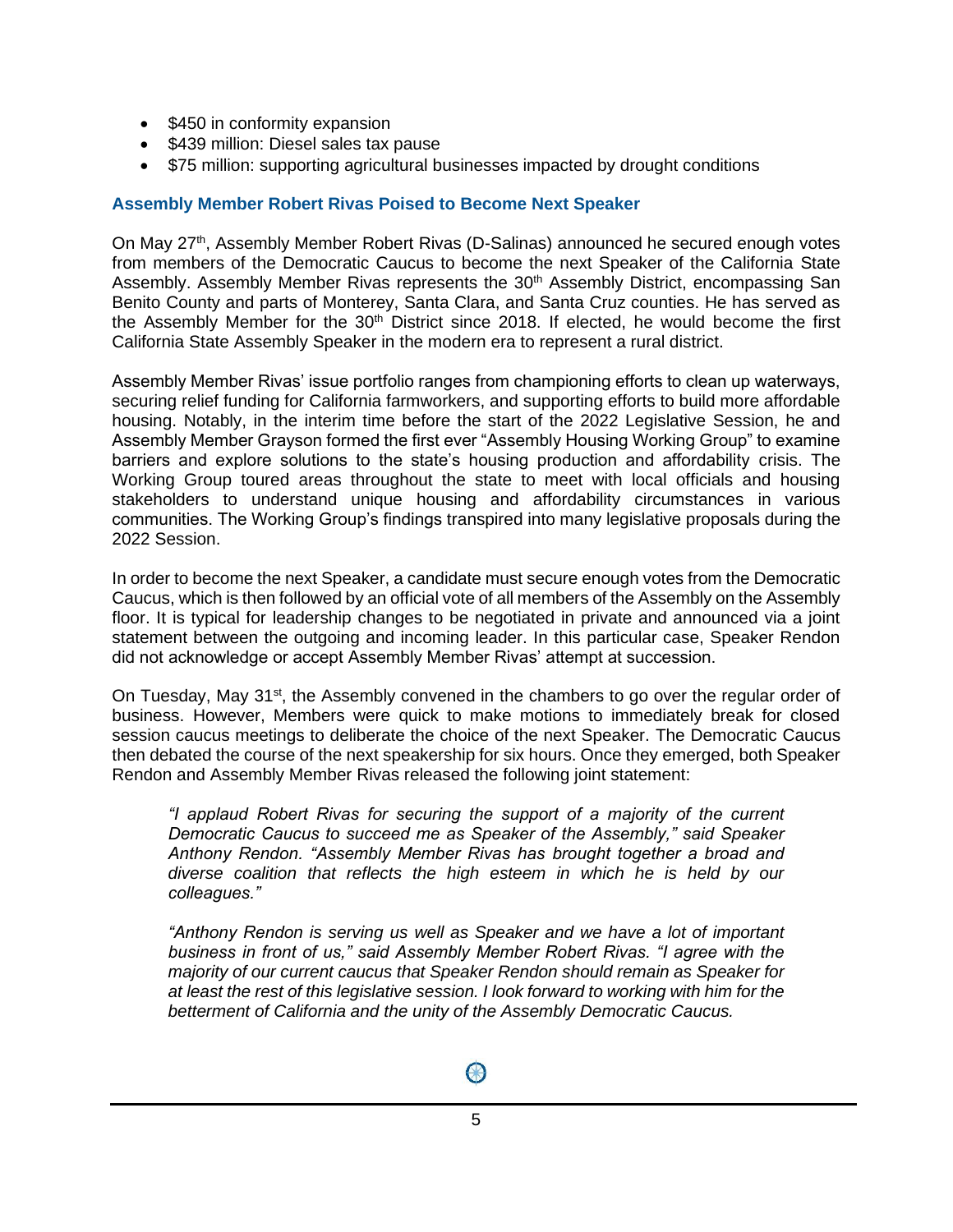The statement points to Speaker Rendon maintaining his leadership position for the remainder of the 2022 legislative session. While Assembly Member Rivas is presumably now poised to succeed Rendon, the timing of the transition presents interesting challenges. For one, the beginning of next session will bring 13 new Assembly Democrats, based on those members that are either termed out or have opted not to seek re-election. This could sway the caucus position on the Speakership succession out of Rivas' favor.

A change in Assembly Speakership is also likely to result in changes to existing committee chairs, given that the Speaker has discretion over the appointment of Committee members and leadership. It is likely that Assembly Member Rivas may appoint other members within the Caucus to serve as chairs to powerful committees. The Assembly Speakership has often been referred to as the second most powerful position in California, behind the Governor. Unlike in the Senate where the Lieutenant Governor technically serves as the President, the Assembly Speaker is less constricted by higher office proceedings and has greater discretion to exercise power through various means – whether that be through committee appointments, agenda setting, and the order of business conducted on the floor.

#### **State Water Board Moves to Increase Water Conservation Efforts**

Last month, the State Water Resources Control Board voted unanimously to implement a statewide ban on the watering of non-functional turf in the commercial, industrial, and institutional sectors, as well as regulations requiring local agencies to implement water use restrictions. These new regulations come amid projections that available water supplies may be 20% lower than average due to extreme weather conditions, which includes drought.

The regulation also requires all urban water suppliers to implement conservation actions under level two of their water shortage contingency plans. Level two water shortage contingency plans are meant to address up to a 20% shortage of water supplies. In addition to implementing level two actions, the regulation requires urban water suppliers to fast-track supply and demand assessments to plan for potential extended dry conditions. Level two actions often include limiting outdoor irrigation to certain days or hours, increasing patrolling to identify water waste, and increasing water conservation outreach communications. However, about half of the state's 436 water suppliers (both urban water retailers and wholesalers) have not yet activated level two, and 36 have not submitted drought plans. Thus, the emergency regulation will require those suppliers who have not yet activated level two requirements to do so once the regulation becomes effective.

The approved regulation will be submitted to the Office of Administrative Law, or OAL, for approval.

## **Legislative Leaders Address Gun Violence, Move Forward with Legislation**

Following the devastating school shooting in Uvalde, Texas, Senate Pro Tem Atkins and Assembly Speaker Rendon gathered with Governor Newsom in the Capitol last month to reaffirm their commitment to gun violence prevention and highlight California's success in reducing firearm deaths while vowing to expedite more than a dozen bills currently in the Legislature. One of the bills on the list is SB 1327 by Senators Hertzberg and Portantino, which employs the same legal mechanism used in a Texas abortion ban to create a private right of action against makers and distributors of certain firearms, in the event those weapons are used illegally. The Governor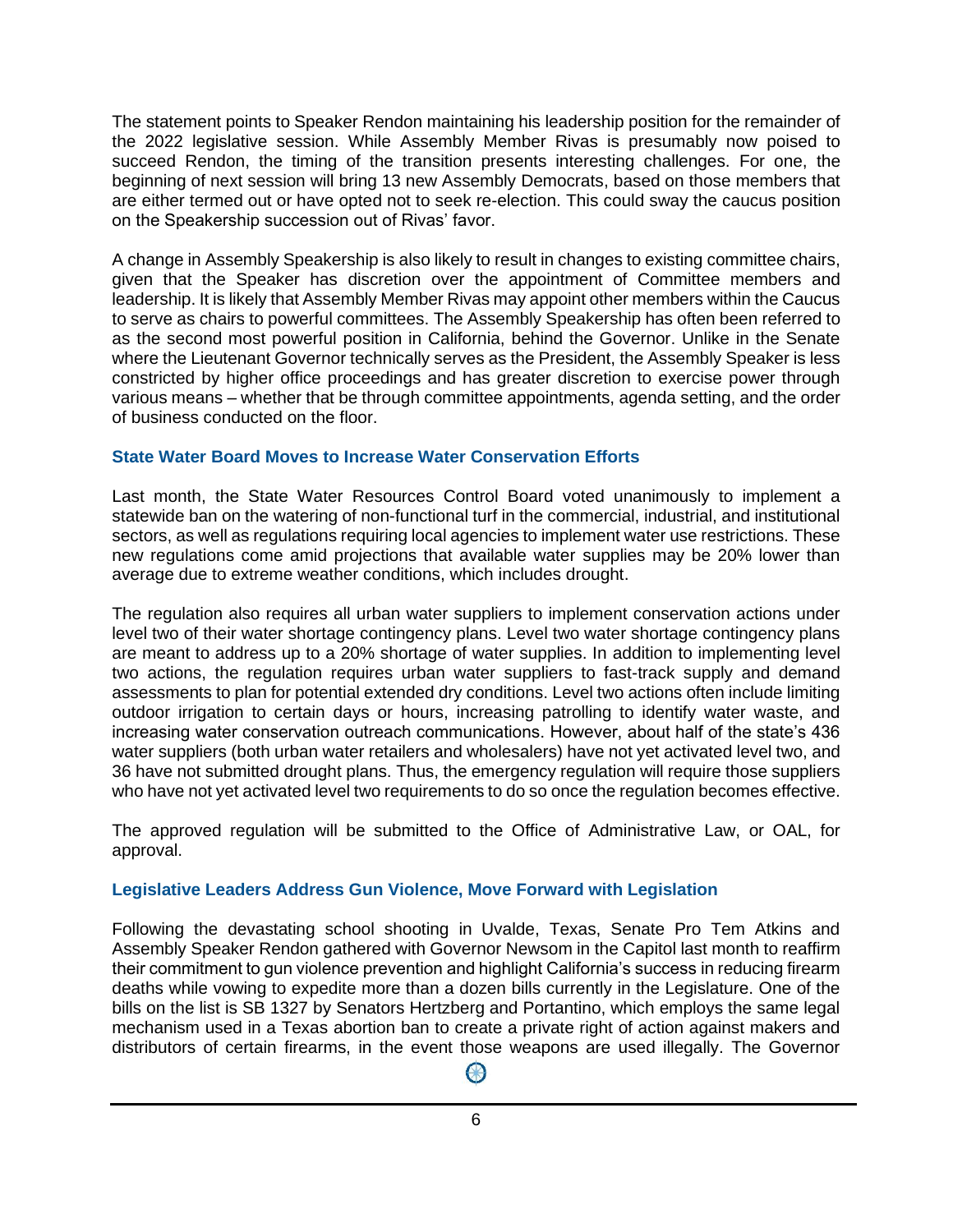announced he is working with the authors to add an urgency clause to the measure, which would make its provisions effective immediately. Other bills include AB 1621 by Assembly Member Gipson, which would crack down on ghost guns, AB 2571 by Assembly Member Bauer-Kahan which would restrict marketing of firearms to minors, and AB 1594 by Assembly Member Ting, which would allow the state attorney general and private citizens to sue manufacturers and sellers of firearms for the harm caused by their products.

## **PRIORITY LEGISLATION**

The legislative deadlines to introduce legislation in the new session was February 18<sup>th</sup>. The Assembly and Senate combined to introduce over two thousand bills for consideration in 2022. Over the coming weeks, the two Houses will hold numerous policy committee hearings to consider these new proposals.

Below are the upcoming relevant dates for the Legislature:

**June 15th** – Legislature must approve a budget bill by midnight **July 1st** – Last day for Second House policy committees to pass bills **July 2<sup>nd</sup> to August 1<sup>st</sup> – Legislative Summer Recess August 12th** – Last day for Second House fiscal committees to pass bills **August 31st** – Last day to pass bills. Final recess begins upon adjournment

Below are bills that have been introduced that may be of interest to the District:

## *AB 1770 (Rodriguez) Ambulance patient offload time.*

Current law requires the Emergency Medical Services Authority to develop, using input from stakeholders and after approval by the Commission on Emergency Medical Services, and adopt a statewide standard methodology for the calculation and reporting by a local emergency medical services (EMS) agency of ambulance patient offload time (APOT). Current law defines APOT as the interval between the arrival of an ambulance patient at an emergency department and the time that the patient is transferred to an emergency department gurney, bed, chair, or other acceptable location and the emergency department assumes responsibility for care of the patient. Current law requires the authority to report twice per year to the commission the APOT by local EMS agency jurisdiction and by each facility in that jurisdiction. This bill would instead require the authority to report the APOT data to the commission every 6 months. *This bill was approved by the Assembly Emergency Management Committee (7-0) on April 4th. The measure was referred to the Assembly Health Committee, but not considered. The measure is now inactive for the remainder of the session.*

## *AB 2186 (Grayson) Housing Cost Reduction Incentive Program*

This bill would establish the Housing Cost Reduction Incentive Program, to be administered by the Department of Housing and Community Development, for the purpose of reimbursing cities, counties, and cities and counties for development impact fee reductions provided to qualified housing development and for the reasonable interest costs associated with impact fee deferrals. Upon appropriation, the bill would require the department to provide grants to applicants in an amount equal to 50% of the amount of development impact fee reduced for a qualified housing development and grants to applicants in an amount equal to the accrued interest on a deferred development impact fee. This bill would require the department to administer these grants by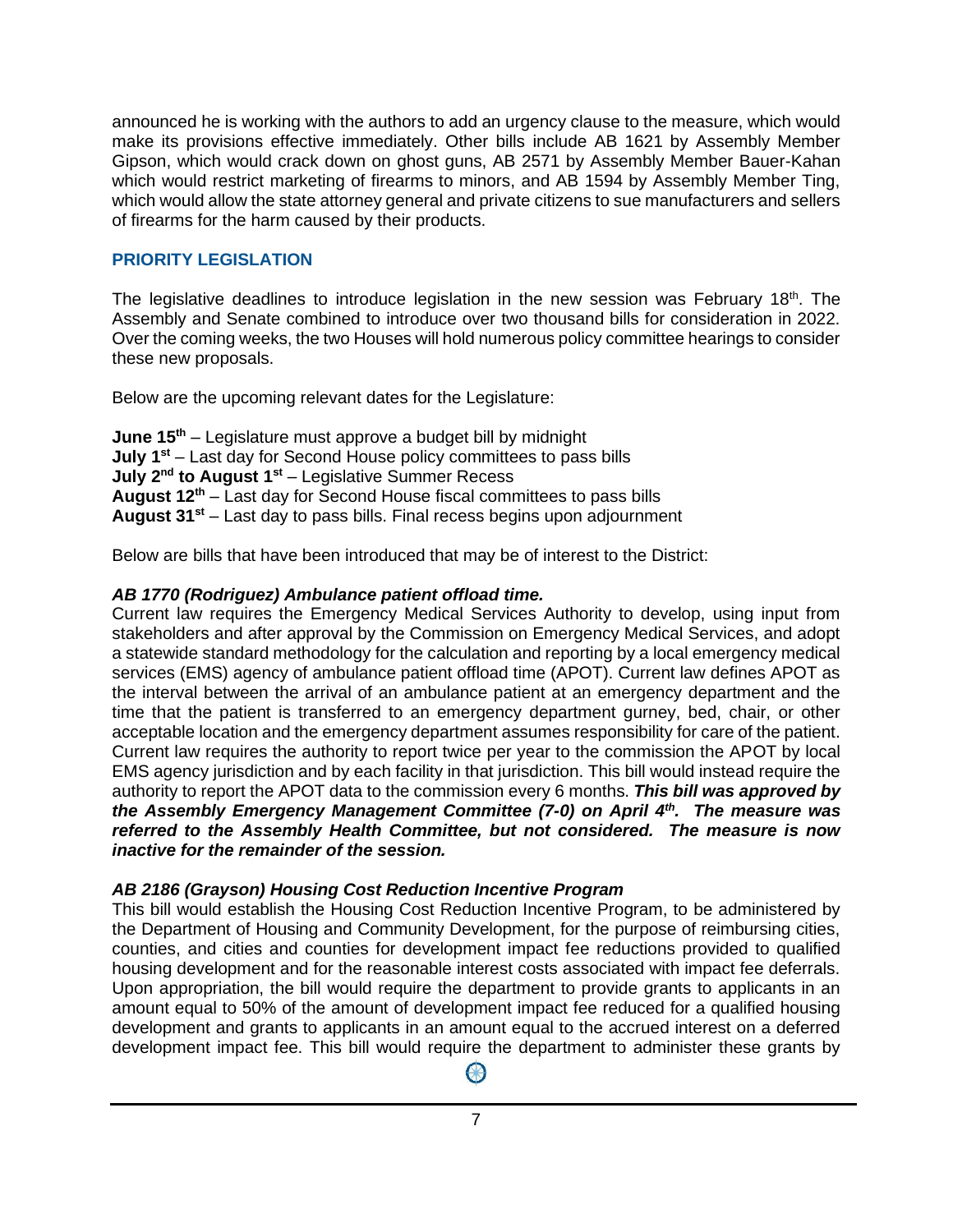issuing a Notice of Funding Availability before December 31 of the year that the program receives funding and accepting grant applications after the subsequent year. The bill would require a public entity that receives grant funds under the program to use those funds solely for those purposes for which the development impact fee that was reduced or deferred would have been used. *This bill was approved on the Assembly Floor (74-0) on May 23rd. The measure is currently in the Senate Housing Committee awaiting a hearing.*

*AB 2377 (Muratsuchi) Deputy Director of Community Wildfire Preparedness and Mitigation* Current law establishes within the Office of the State Fire Marshal a Deputy Director of Community Wildfire Preparedness and Mitigation who is responsible for fire preparedness and mitigation missions of the Department of Forestry and Fire Protection. Current law requires the deputy director to be responsible for specified programs and activities, including implementation of fire safety standards. This bill would expand the deputy director's responsibilities to include, among other things, prioritizing acres for fire and fuels treatment and executing those treatments. *This bill was approved on the Assembly Floor (76-0) on May 25 th. The measure is currently in the Senate awaiting referral to a policy committee.*

#### *SB 12 (McGuire) Planning and zoning: wildfires*

Current law requires the housing element to be revised according to a specific schedule. Current law requires the planning agency to review and, if necessary, revise the safety element upon each revision of the housing element or local hazard mitigation plan, but not less than once every 8 years to identify new information relating to flood and fire hazards and climate adaptation and resiliency strategies applicable to the city or county that was not available during the previous revision of the safety element. This bill would require the safety element, upon the next revision of the housing element or the hazard mitigation plan, on or after July 1, 2024, to be reviewed and updated as necessary to include a comprehensive retrofit strategy to reduce the risk of property loss and damage during wildfires and would require the planning agency to submit the adopted strategy to the Office of Planning and Research. The bill would also require the planning agency to review and, if necessary, revise the safety element upon each revision of the housing element or local hazard mitigation plan, but not less than once every 8 years, to identify new information relating to retrofit updates applicable to the city or county that was not available during the previous revision of the safety element. *This bill was approved by the Senate in June 2021 and has been in the Assembly Housing and Community Development Committee awaiting a hearing since that time. The measure was recently amended, which may be an indication that the author is working with the Committee to have the bill heard in advance of the July 1 st policy committee deadline.*

#### *SB 896 (Dodd) Wildfires: defensible space: grant programs: local governments.*

This bill requires the Department of Forestry and Fire Protection when reviewing applications for the local assistance grant program, to award a 5 percent scoring bonus to any local government entity qualified to perform defensible space assessments in very high and high fire severity zones for using the common platform to report that information. *This bill was approved on the Senate Floor (32-0) on May 16th. The measure is currently in the Assembly Natural Resources Committee awaiting a hearing.*

## *SB 1062 (McGuire) Fixing the Firefighter Shortage Act of 2022*

This bill would require the Department of Forestry and Fire Protection to increase its existing firefighter fuel crews. The bill would require the department, on or before January 1, 2024, to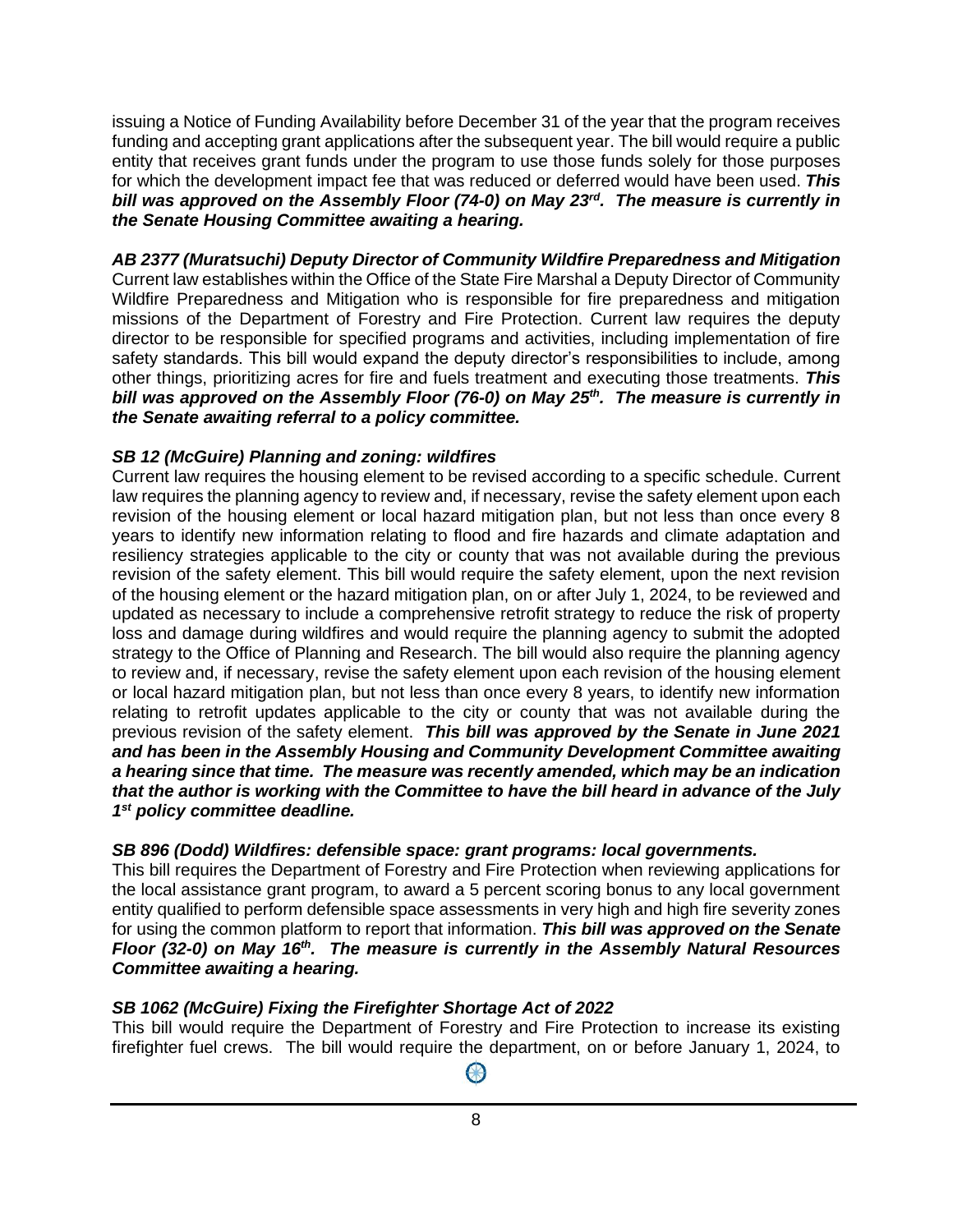provide to the Legislature a long-term staffing plan to meet the new era of wildfire firefighting. *This bill was approved on the Senate Floor (39-0) on May 25th. The measure is currently in the Assembly awaiting referral to a policy committee.*

#### *SCA 8 (Nielsen) Wildfires: funding*

The California Constitution establishes the California Fire Response Fund and requires the Controller to transfer from the General Fund to the California Fire Response Fund a specified amount. The California Constitution requires moneys in the California Response Fund to be appropriated by the Legislature in each fiscal year exclusively for specified fire prevention purposes. The California Constitution establishes the Special District Fire Response Fund as a subaccount in the California Fire Response Fund, to be appropriated to special districts that provide fire protection services. This measure would, contingent upon voter approval of an additional specified proposition at a statewide general election, revise and recast the California Fire Response Fund and the Special District Fire Response Fund, by among other things, requiring the Treasurer to annually transfer an amount equal to 1% of specified state revenues from the General Fund to the California Fire Response Fund. *This bill was approved by the Senate Natural Resources and Water Committee (5-0) on April 5th. The measure is currently in the Senate Elections and Constitutional Amendments awaiting consideration.*

## **ATIVE UPDATE AND OUTLOOK FEDERAL LEGISLATIVE UPDATE AND OUTLOOK**

While the month of April saw fewer updates, which can partially be attributed to the two-week Spring Recess Congress took from April 8<sup>th</sup> through April 25<sup>th</sup>, May was a bustling month for progress on numerous policy fronts, including efforts to support affordable housing construction, easing the supply chain impacts on the formula shortage, and responding to the uptick in mass shootings across America. Below is an overview of federal legislative updates that transpired during the month of May.

#### **President Biden Announces New Housing Supply Action Plan**

The White Hous[e announced](https://www.whitehouse.gov/briefing-room/statements-releases/2022/05/16/president-biden-announces-new-actions-to-ease-the-burden-of-housing-costs/) actions they are taking with the goal of lowering housing costs. The Housing Supply Action Plan aims to create thousands of affordable housing units in the next three years. The complete announcement from the White House is included in the White House fact sheet below, with details on the actions being taken through executive action and actions being requested of Congress.

Highlights of the action plan include the following:

- The Administration urges local governments to dedicate more of their American Rescue Plan funds to build affordable housing
- Biden officials will reward jurisdictions that have reformed zoning and land-use policies with higher scores when they apply for certain federal grants
- The Administration wants to make it easier to re-use federal properties as housing for the homeless. New regulations will be issued this summer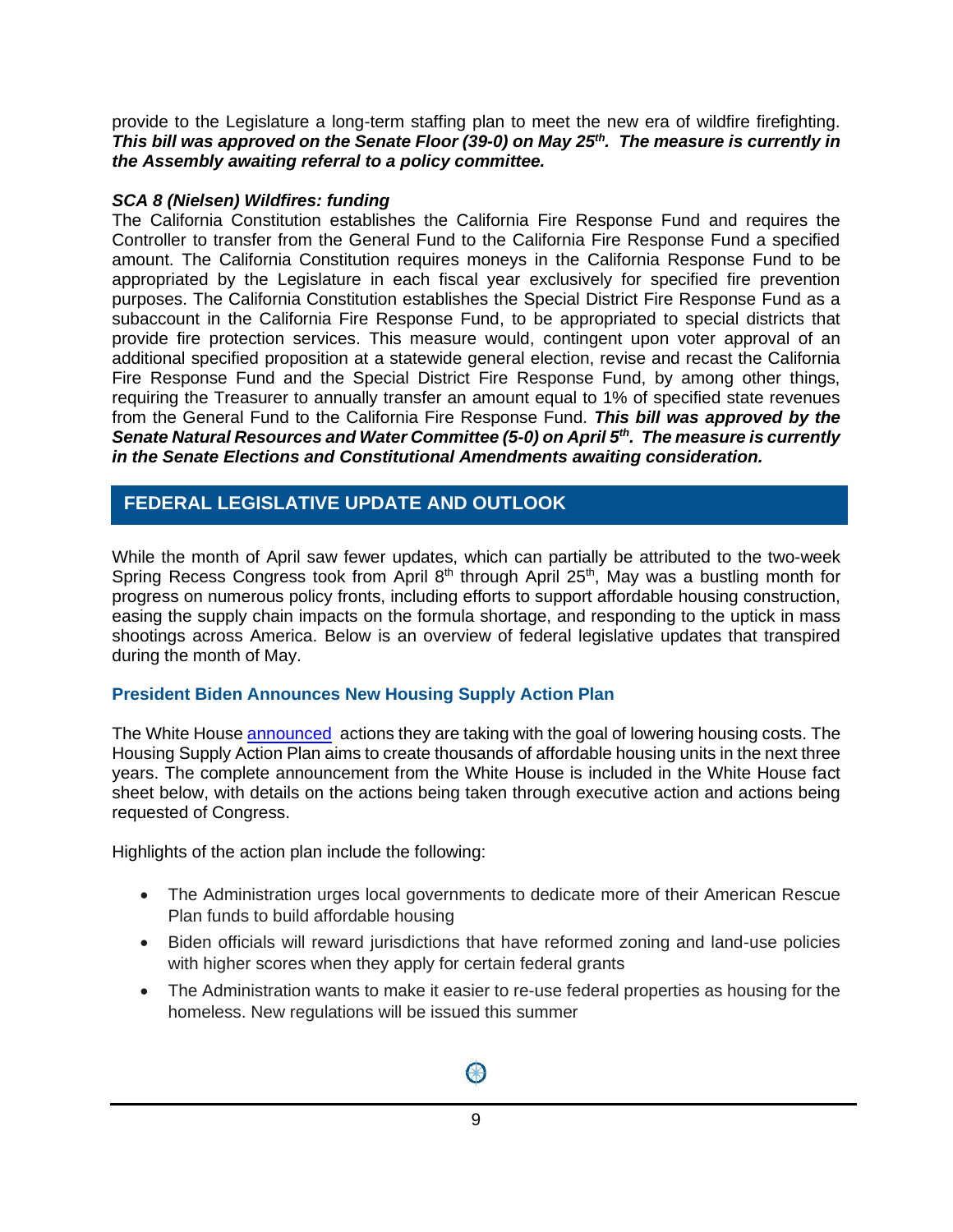- HUD, which oversees code for manufactured housing, will try to resolve inconsistencies with local codes by issuing waivers or by updating the code
- By the end of September, the administration will finalize "income averaging" regulations in the Low-Income Housing Tax Credit program to allow developers take the average of the income for some households in the property, as opposed to requiring each household to meet the same threshold

The announcement and fact sheet from the White House are linked [here.](https://www.whitehouse.gov/briefing-room/statements-releases/2022/05/16/president-biden-announces-new-actions-to-ease-the-burden-of-housing-costs/)

#### **Democratic Legislators Move to Pass Gun Reform Legislation**

In response to the massacre at a Texas school, discussion of red-flag laws has been revived as a potential compromise between Democrats and Republicans. Red-flag laws allow law enforcement officials or family members to ask a court to temporarily remove firearms to prevent their purchase by someone deemed a danger. There is still division as to how the specifics of the law would work, raising concerns about whether a compromise can be reached. In October, the House Judiciary Committee approved a bill on a party-line vote that would create a federal redflag law. House Majority Leader Steny Hoyer (D-MD) said the house will debate this bill, and Democrats could use their majority to pass it. However, once sent to the Senate, the bill will need at least 10 Republican votes to move it forward. Several Senate Republicans have said they support providing incentives for states to enact red-flag laws. Also, about 60% of voters said they support stricter gun control laws, but deep partisan distrust is likely to block cooperation.

#### **White House Releases Bipartisan Infrastructure Law Technical Assistance Guide**

The White House released a technical assistance guide to the Bipartisan Infrastructure Law to assist state and local governments navigate the law's resources. The guide provides a list of more than 65 technical assistance resources and programs across the federal government to help communities deliver infrastructure projects. The goal of the guide is to assist communities that may lack the resources to apply for grants and programs access these new funding sources. The guide is organized by categories of infrastructure investments such as transportation, clean energy and power, high-speed internet, water, resilience, and environmental remediation. While some of the programs identified in the guide offer hands-on and intensive planning and delivery support for communities, others are more self-directed resources and tools such as webinars and websites, or funding that can support project planning.

The Bipartisan Infrastructure Law Technical Assistance Guide is [linked here](https://www.whitehouse.gov/wp-content/uploads/2022/05/Infrastructure-Technical-Assistance-Guide_FINAL2.pdf) . The announcement from the White House is [linked here.](https://www.whitehouse.gov/briefing-room/statements-releases/2022/05/18/white-house-releases-technical-assistance-guide-to-help-communities-unlock-resources-from-bipartisan-infrastructure-law/)

#### **Update on 2022 Water Resources Development Act (WRDA)**

Last month, the House Transportation and Infrastructure Committee advanced their 2022 Water Resources Development Act (WRDA) to authorize improvements to the nation's waterways and investments in flood control and coastal resiliency projects. A section by section summary can be found [here.](https://transportation.house.gov/imo/media/doc/WRDA%202022%20Section%20by%20Section_FINAL%20FINAL1.pdf) The biennial legislation is popular with both Democrats and Republicans as most have Corps projects within their states and districts.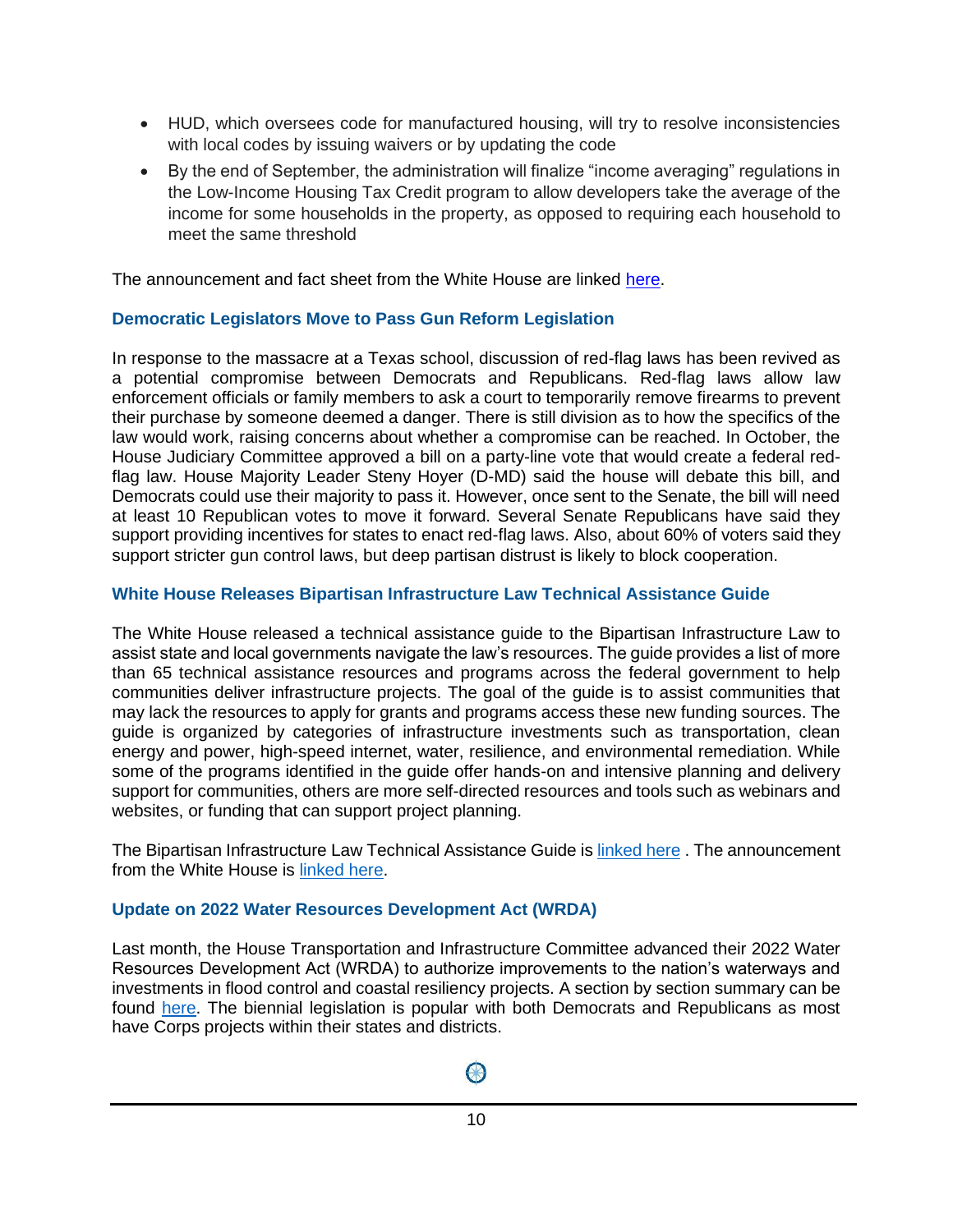Earlier in May, the Senate Environment and Public Works Committee advanced its WRDA legislation unanimously. It is likely the Senate will take up this legislation this summer, according to a staffer familiar with the negotiations.

The House and Senate bills are similar but not identical. Both seek to provide more assistance and resources to tribal communities and underserved community harbors to complete important water projects.

- The House bill does not create an advisory committee to provide advice and recommendations to the Corps on water resources projects, unlike the Senate bill.
- The House bill would direct the Army Corps of Engineers to conduct 72 new feasibility studies to begin assessing projects' risk and opportunities. It would also direct 8 studies to modify existing projects and authorize construction of 16 pending proposed projects.
- The Senate bill would direct 36 new feasibility studies by the Army Corps of Engineers and authorize or modify 21 projects for construction.

The House will likely take up their bill this summer which will kick off a conference between the House and the Senate. Final passage is likely to occur during the lame duck session between the November election and the end of 2022.

# **District Legislative Priorities DISTRICT LEGISLATIVE PRIORITIES**

TPA works to further the mission of the East Contra Costa Fire Protection District in Sacramento and Washington DC. In addition to providing feedback on the priorities of the State and Federal government, the District has its own priorities that we continue to advance.

#### Legislative Priority 1 – Chapter 13 EMS System Modifications

California operates on a two-tiered emergency medical services (EMS) system. EMSA is the lead agency and centralized resource to oversee emergency and disaster medical services. The California Emergency Medical Services Authority (EMSA) is charged with providing leadership in developing and implementing local EMS systems throughout California, and in setting standards for the training and scope of practice of various levels of EMS personnel. California has 33 local EMS systems that provide EMS for California's 58 counties.

Local EMS agencies are responsible for planning, implementing, and managing local trauma care systems, including assessing needs, developing the system design, designating trauma care centers, collecting trauma care data, and providing quality assurance.

In late 2019, EMSA issued proposed Chapter 13 regulations that would have aimed to define the standards, policies, and procedures for all local EMS systems. Additionally, the proposed regulations would have clarified and made specific criteria for determining whether a city or fire district that has contracted for, or provided prehospital EMS as of June 1, 1980, has consistently provided that service without any reduction in the level of service since that time. The regulations would have also made specific criteria for the determining when an exclusive operating area may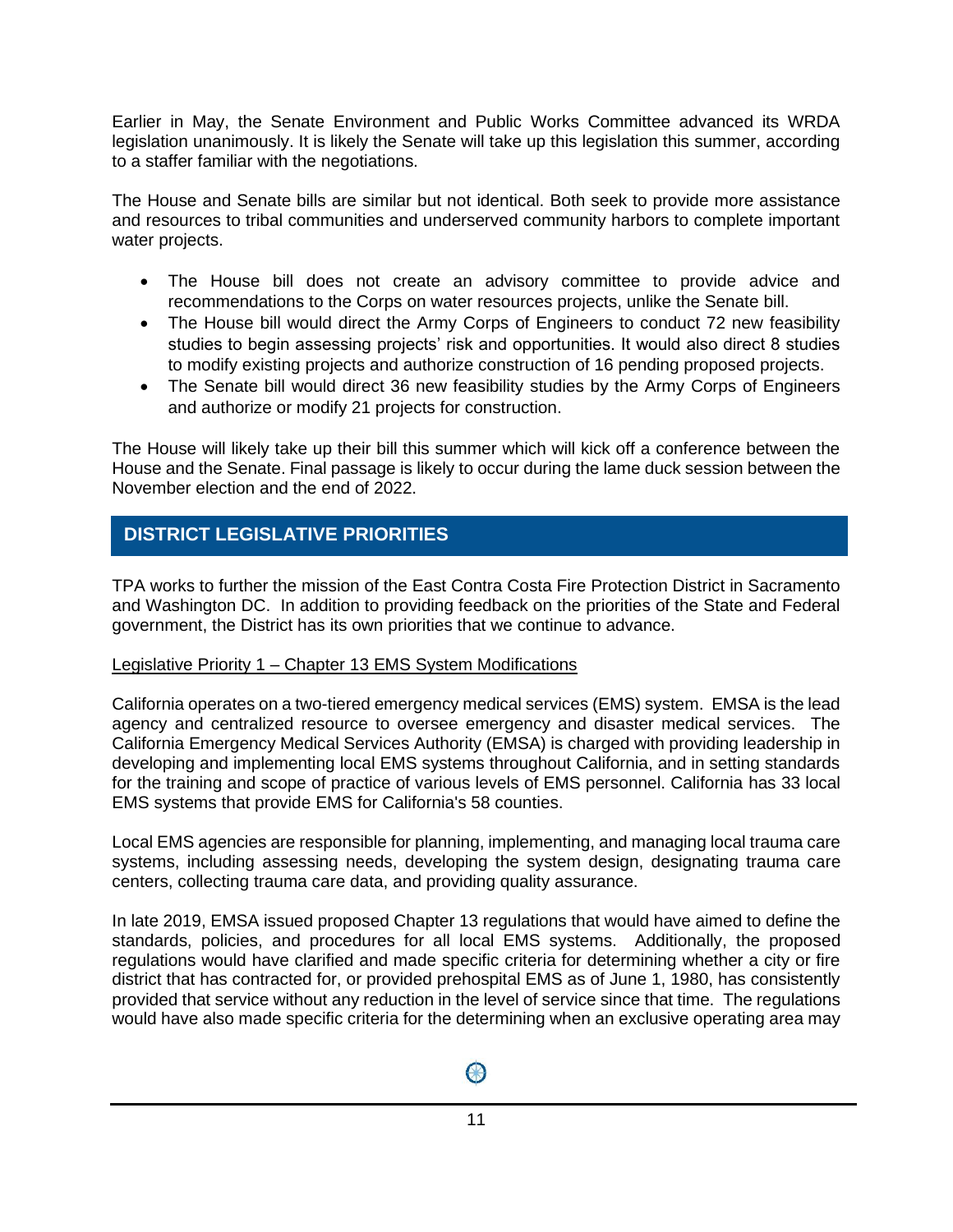be created without a competitive process and the process to be used when awarding an exclusive operating area via a competitive process.

The EMSA proposed regulations garnered opposition from numerous entities. Additionally, CFCA's legal counsel requested that EMSA withdraw the proposed Chapter 13 regulations for failure to comply with certain substantive and procedural requirements for rulemaking under the Administrative Procedures Act. Ultimately, in August 2020, EMSA gave notice that it decided not to proceed with the rule making action related to Chapter 13.

On February 2<sup>nd</sup>, Assembly Member Rodriguez, the Chair of the Emergency Management Committee, introduced AB 1770 which would increase the reporting frequency of APOT data to the state. AB 1770 received positive consideration by the Assembly Committee on Emergency Management and has since been referred to the Assembly Committee on Health. The bill was scheduled to be considered in the committee on April 26<sup>th</sup>, but was pulled from consideration by the author. As such, the bill is now ineligible for additional consideration during the current legislative session.

#### Legislative Priority 2 – Mitigation Fee Act

Under existing law, the Mitigation Fee Act authorizes local agencies to impose fees to offset the impacts of new development in the form of new services and/or facilities required. The Mitigation Fee Act also imposes a variety of administrative requirements on the fees collected. No voter approval is required to impose impact fees. The same does not apply to a District board, who is prohibited from charging a few on new construction or development.

In 2020, numerous bills were introduced that attempted to modify the Act in ways that would have resulted in a decreased ability for public agencies to collect impact fees. The aim of these legislative efforts has been to reduce the overall cost of housing in California and provide more opportunities for home ownership or for people to be able to afford to rent housing near employment centers. However, once the coronavirus pandemic hit, and there was concern about declining revenues for local governments, the Legislature did not consider many significant bills in 2021 related to the Mitigation Fee Act.

In February, Assembly Member Grayson introduced AB 2186, which attempts to reduce the overall cost of housing by reducing the cost associated with mitigation fees, but in a manner that would not be harmful to local agencies. The Assembly Member's bill would call on the Department of Housing and Community Development to reimburse local agencies 50% for any reduction or elimination of mitigation fees that they provide to qualified rental housing developments. While this measure does propose to provide state funding to offset the loss of impact fees, the bill would only backfill half of the impact fee reduction. The District has worked closely with CSDA, and other impacted entities, to share concerns related to AB 2186. As a result, the bill has been amended to clarify that impact fees directed to independent special districts can only be reduced if the special district agrees, as well as to clarify that any funding received through the proposed grant program must be directed to the entities and accounts that would have otherwise received funding through the impact fees that were reduced.

In addition to AB 2186, another impact fee related bill that is being closely monitored in AB 2063 (Berman). This measure would prohibit the charging of impact fees on a housing development's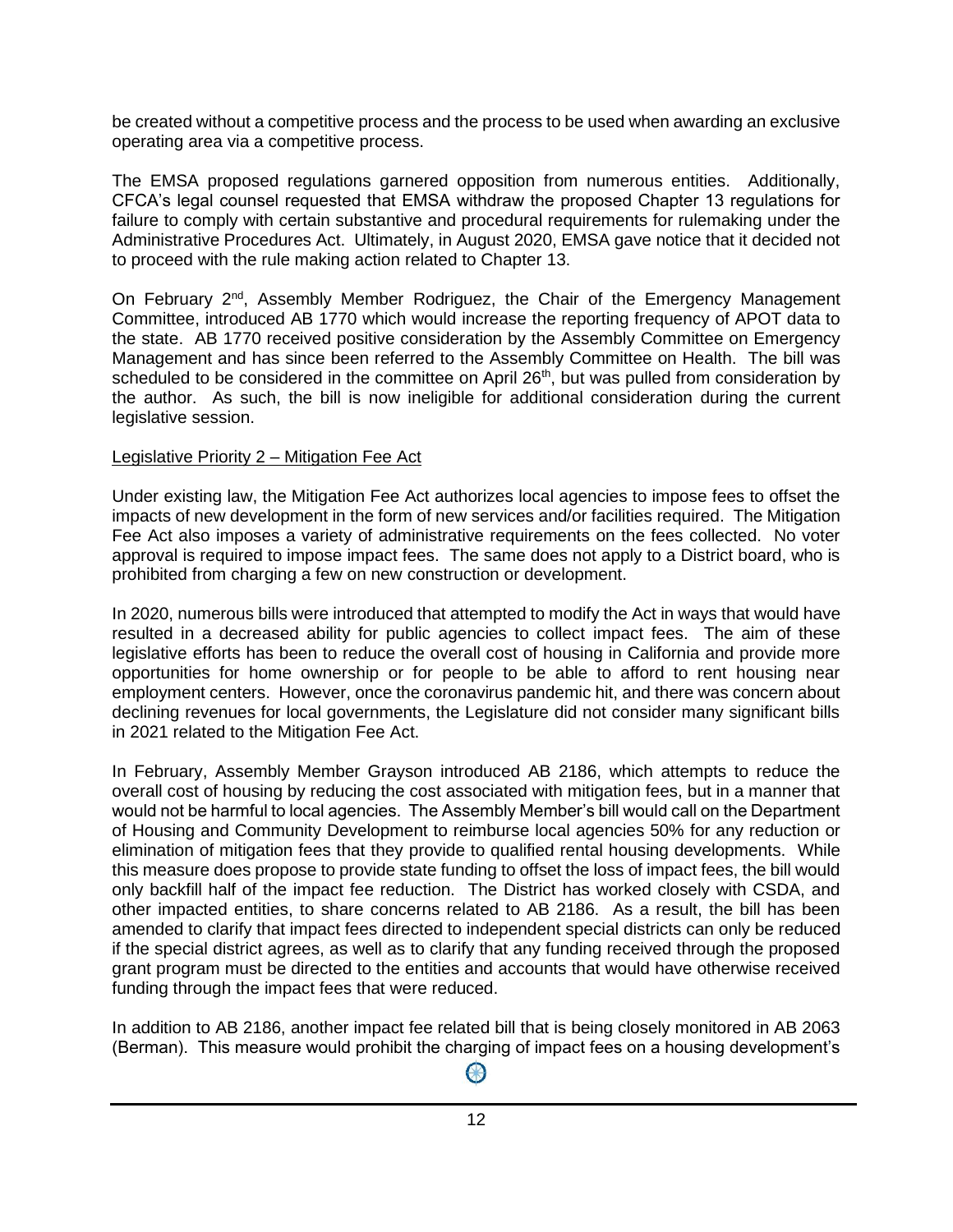density bonus units. Currently, cities and counties are prohibited from collecting impact fees on a housing development's affordable housing units, and when combined with this proposal, could result in local governments only being able to charge a fraction of the impact fees that would otherwise be necessary to support a specific housing development. AB 2063 was approved by the Assembly Housing and Community Development Committee and the Assembly Local Government Committee, but ultimately the measure was held in the Assembly Appropriations Committee and is ineligible for further consideration.

#### Legislative Priority 3 – Professional Services

Under existing law, the Public Contract Code provides that contracts over \$25,000 must be awarded to the lowest bidder. In addition to be a low threshold, Section 20812 is inconsistent with the requirements for many public agencies, and inconsistent with other laws pertaining to Professional and Special Services.

This session legislation was introduced last year by Assembly Member Gallagher, AB 577, which would establish a \$50,000 threshold amount for county drainage districts, levee districts, and reclamation districts for the requirement to award to the lowest bidder. AB 577 was referred to the Assembly Local Government Committee for consideration, but was not set for hearing by the committee, and as such, the measure is now a two-year bill.

#### Legislative Priority 4 – Parcel Tax

Currently, a parcel tax requires a two-thirds vote to pass and must be applied to all parcels equally. This means that a residential property, a commercial property, and an undeveloped property would have to be assessed the same amount for fire service even though they place different levels of demand for service on the Fire District.

On December  $7<sup>th</sup>$ , Assembly Member Aguiar-Curry reintroduced ACA 1 which would create an exception to the 1% limit that would authorize a city, county, or special district to levy an ad valorem tax to fund the construction, reconstruction, rehabilitation, or replacement of public infrastructure, affordable housing, or permanent supportive housing, if the proposed tax measure is approved by 55% of voters. For purposes of the bill, "public infrastructure" includes public safety buildings or facilities, equipment related to fire suppression, emergency response equipment, or interoperable communications equipment for direct and exclusive use by fire, emergency response, police, or sheriff personnel.

Last year, ACA 1 was supported by a coalition of individual public agencies and associations, including: California Special Districts Association, League of California Cities, California State Association of Counties, East Bay MUD, and East Bay Parks. The measure also received significant support from labor, including from California Professional Firefighters.

ACA 1 has been referred to the Assembly Local Government Committee, which is chaired by the bill's author, Assembly Member Aguiar-Curry. Since constitutional amendments are not subject to the same legislative timelines as regular bills, so the measure may still be considered by the Assembly Local Government Committee despite being past the deadline for policy committees to consider bills in their House of Origin. Last session, ACA 1 was approved by the committee on a 5-2 vote.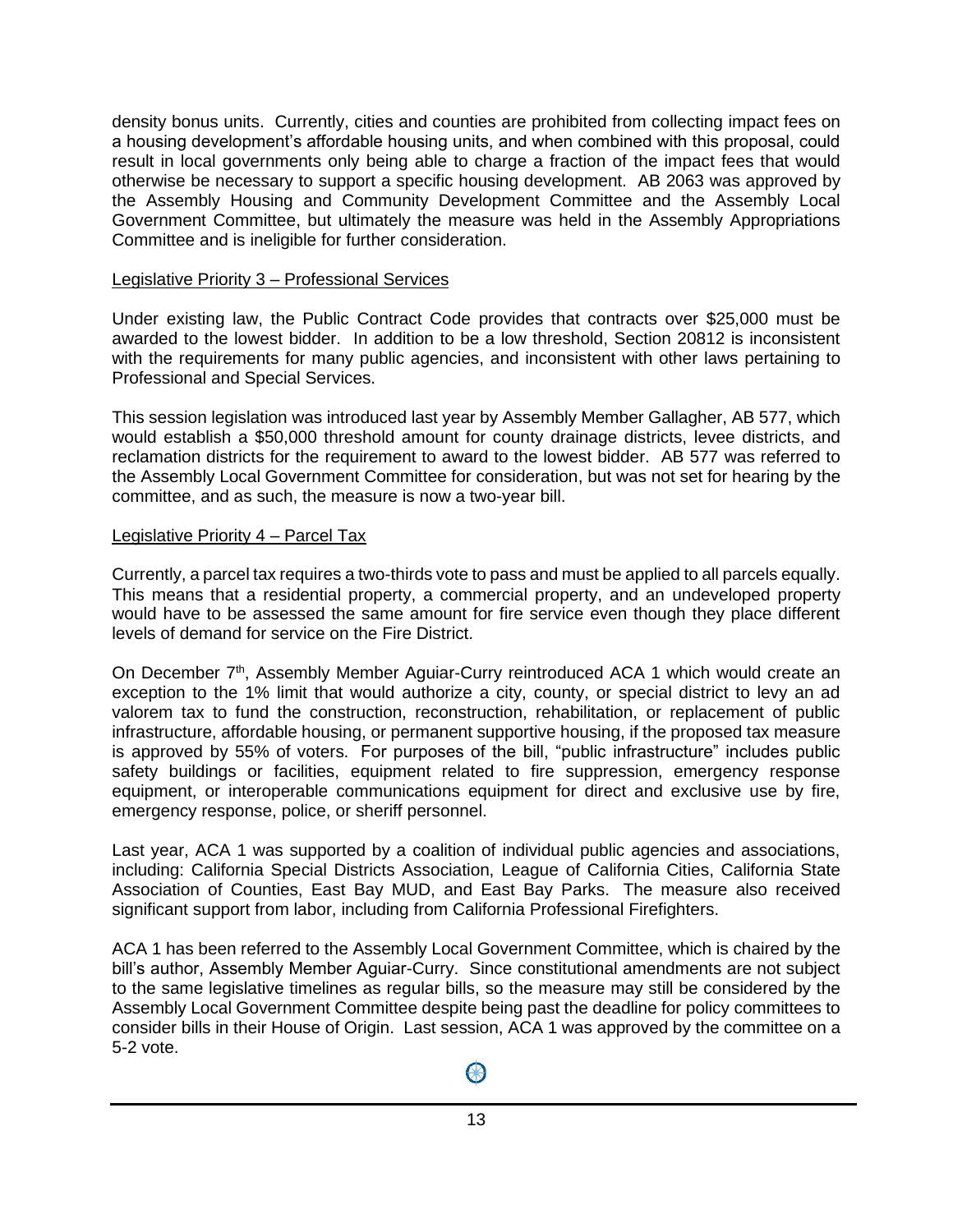#### Legislative Priority 5 – Proposition 218

Proposition 218 restrict local governments' ability to impose assessments and property-related fees, as well as requires elections to approve many local government revenue raising methods. Over time, the responsibilities expected of local fire districts have grown, however, their share of local tax revenue has not grown to meet the increased demand.

In addition to any efforts to legislatively modify the Prop 218 voter thresholds, there hass also a counter initiative effort underway that would impact the ability for local governments to raise revenue for government services. The proposed initiative, the Taxpayer Protection and Government Accountability Act, would limit the ability of the state and local governments to enact, modify, or expand taxes, assessments, fees, and property-related charges.

Last month, the California Business Roundtable (CBRT) announced they will not get the "Taxpayer Protection and Government Accountability Act" on the November 2022 ballot. Instead, they will try again for 2024.

The Taxpayer Protection and Government Accountability Act would have amended the California Constitution to restrict the ability of the state, local governments, and the electorate to approve or collect taxes, fees, and other revenues. It would have required voter approval of all state taxes, further restrict local fee authority by limiting it to the "minimum amount necessary" to provide government services and would have required voter approval for local measures such as franchise fees. Its provisions would have also made it easier to challenge local revenue measures by increasing the burden of proof on local agencies while disallowing an agency's characterization of a measure from being considered in court.

The measure would also have prohibited city charter amendments that provide for any revenue whatsoever from being submitted to the electorate. It would also have prohibited local agencies from placing advisory measures on the same ballot as any general revenue measure and would raise the threshold for voter approval of local revenue measures proposed by initiative to twothirds.

To be placed on the November 2022 ballot, the measure needed to garner more than 997,139 valid signatures by August 2, 2022. On March 16, 2022, the Secretary of State's Office reported that the measure gathered 25% of its required signatures, signaling the proponent's campaign funding stability and momentum. However, with the announcement from the proponents in May, the measure will no longer appear on the ballot for voter consideration.

#### Legislative Priority 6 – Building a Coalition

TPA continues to work with the California Special Districts Association in efforts to further strengthen the relationship between CSDA and the District, as well as to ensure alignment on issues of importance to fire districts. TPA has worked with CSDA and the District to advocate for the District to be represented on the CSDA Legislative Committee. The District has been in close coordination with CSDA, and their legislative representatives, and has been working to establish a regularly occurring meeting with the District and FDAC/CalChiefs so that all organizations can be updated on priority items. These meetings will allow for additional collaboration and focus on